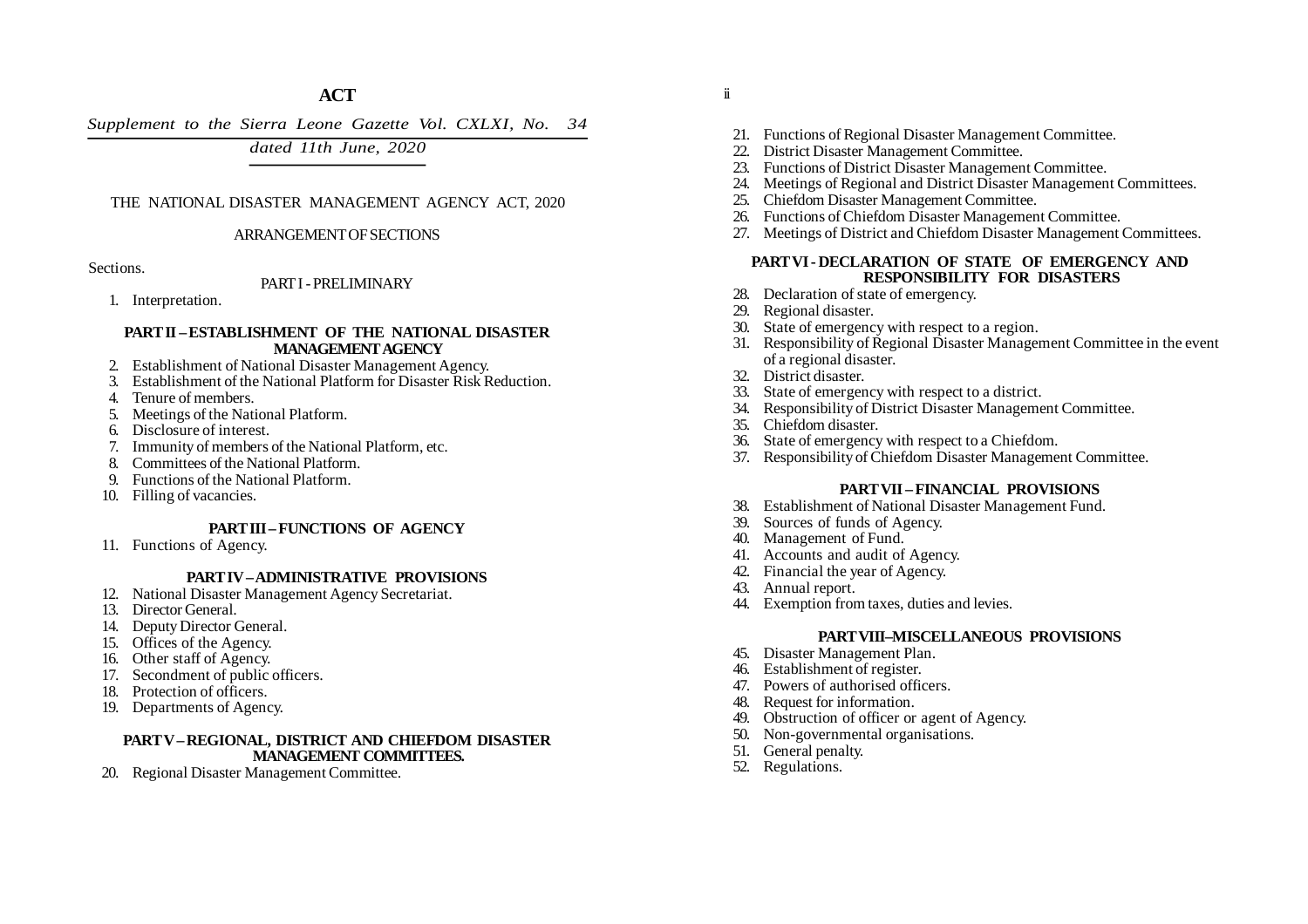SIGNED this *8th day of June, 2020.*

**No. 3** *PHERMAN* **2020 Sierra Leone** DR. JULIUS MAADA BIO, *President.* **LS**

Short title. **The National Disaster Management Agency Act, 2020**

**Being an Act to provide for the establishment of the National Disaster Management Agency to manage disasters and similar emergencies throughout Sierra Leone, to establish offices of the Agency throughout Sierra Leone, to establish national, regional, district and chiefdom disaster management committees, to establish a National Disaster Management Fund to provide finances for the prevention and management of disasters and similar emergencies throughout Sierra Leone and to provide for other related matters.**

> $[$   $]$ Date of commencement.

ENACTED by the President and Members of Parliament in this present Parliament assembled.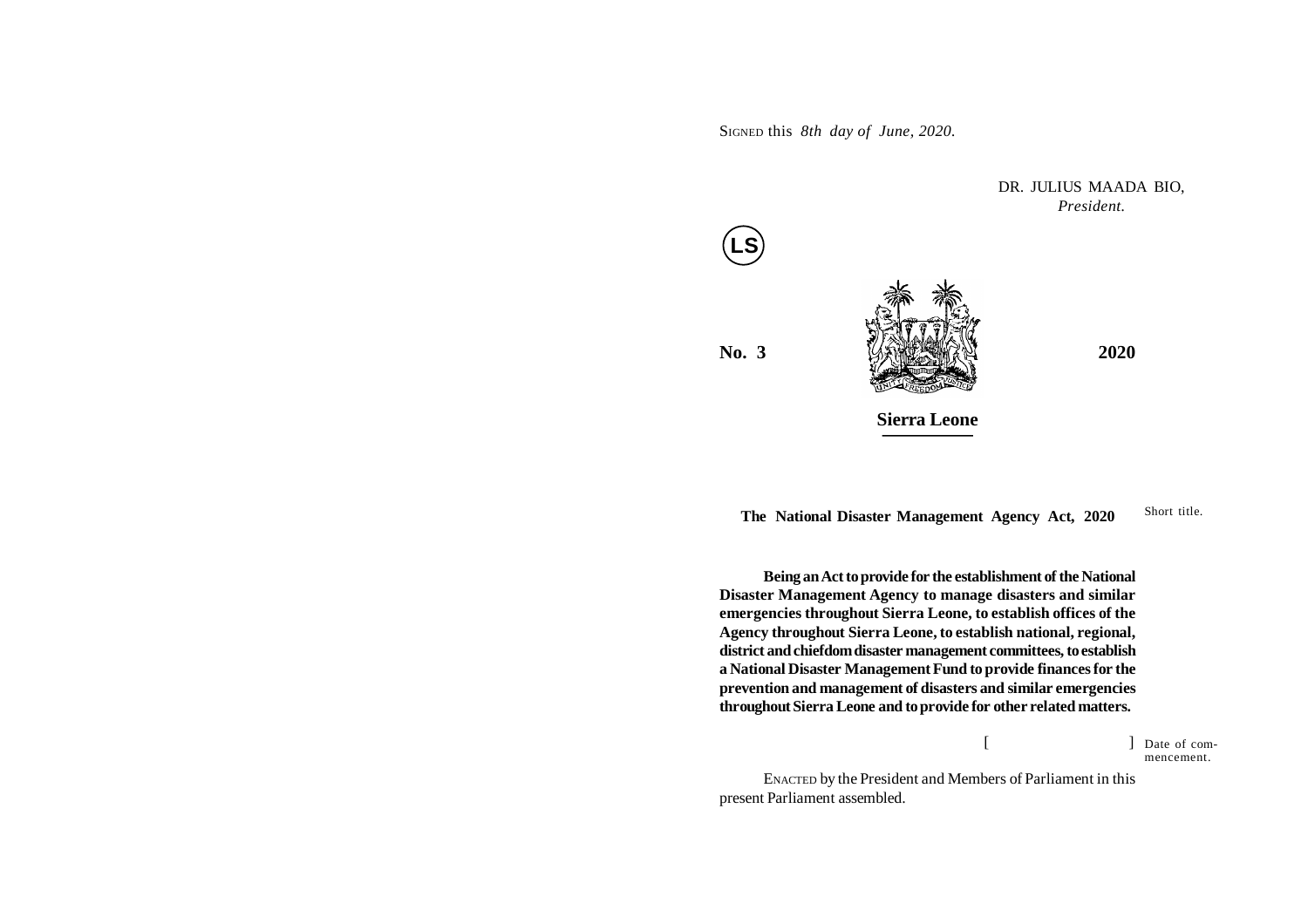#### PART I – PRELIMINARY

- **1.** In this Act, unless the context otherwise requires Interpretation.
	- "Agency" means the National Disaster Management Agency established under section 2;
	- "authorised officer" means a person designated to carry out the functions of the Agency under section 47;
	- "Chiefdom Disaster Management Committee" means a chiefdom forum of people from different sectors and areas of study with diverse knowledge and skills brought together to advocate, plan, advise and promote the inplementation of the framework for action to prevent or mitigate disaster;
	- "Council" means a Chiefdom Council established under the Chiefdom Councils Act (Cap 61 of the Laws of Sierra Leone);
	- "Director General" means the Director General of the Agency appointed under section 13;
	- "disaster" means an occurrence which is widespread or localised, natural or man-made which-
		- (a) casuses or threatens to cause death, injury or disease, damage to property, livelihood infrastructure or the enironment and disruption of the life of the community;
		- (b) is of a magnitude that exceeds the ability of a person affected to cope with its effects by the use of personal resources; and
		- (c) requires a multi-sectoral and multiidisciplinary respsonse;

"disaster affected person" means a person who is injured or whose perperty and means of livehood has been destroyed by a disaster,

- "District Disaster Mangement Committee" means a disrtict forum pf people from different sectors and areas of study with diverse knowledge and skills brought together to advocate, plan, advice and promote the implementation of the framework for action to prevent or mitigate disaster;
- 'disaster management" means a continuous and integrated multi-sectoral, multi-disciplinary process of planning and implementation of measures aimed at-
	- (a) preventing or reducing the risk of disasters;
	- (b) mitigating the severity or consrquences of disasters;
	- (c) emergancy preparedness;
	- (d) a rapid and effective response to disasters;
	- (e) post-disaster recovery, rehabilitation, reconstruction and resettlement;
- "disaster stricken or theatened area" means an area affected by or prone to disaster;
- 'emergency" means a sudden serious event or situation which requires immediate action to avert and or miligate a disaster;
- "emergency preparedness" means a state of readiness which enables ministries, departments and agencies, local and international organisations involved in

3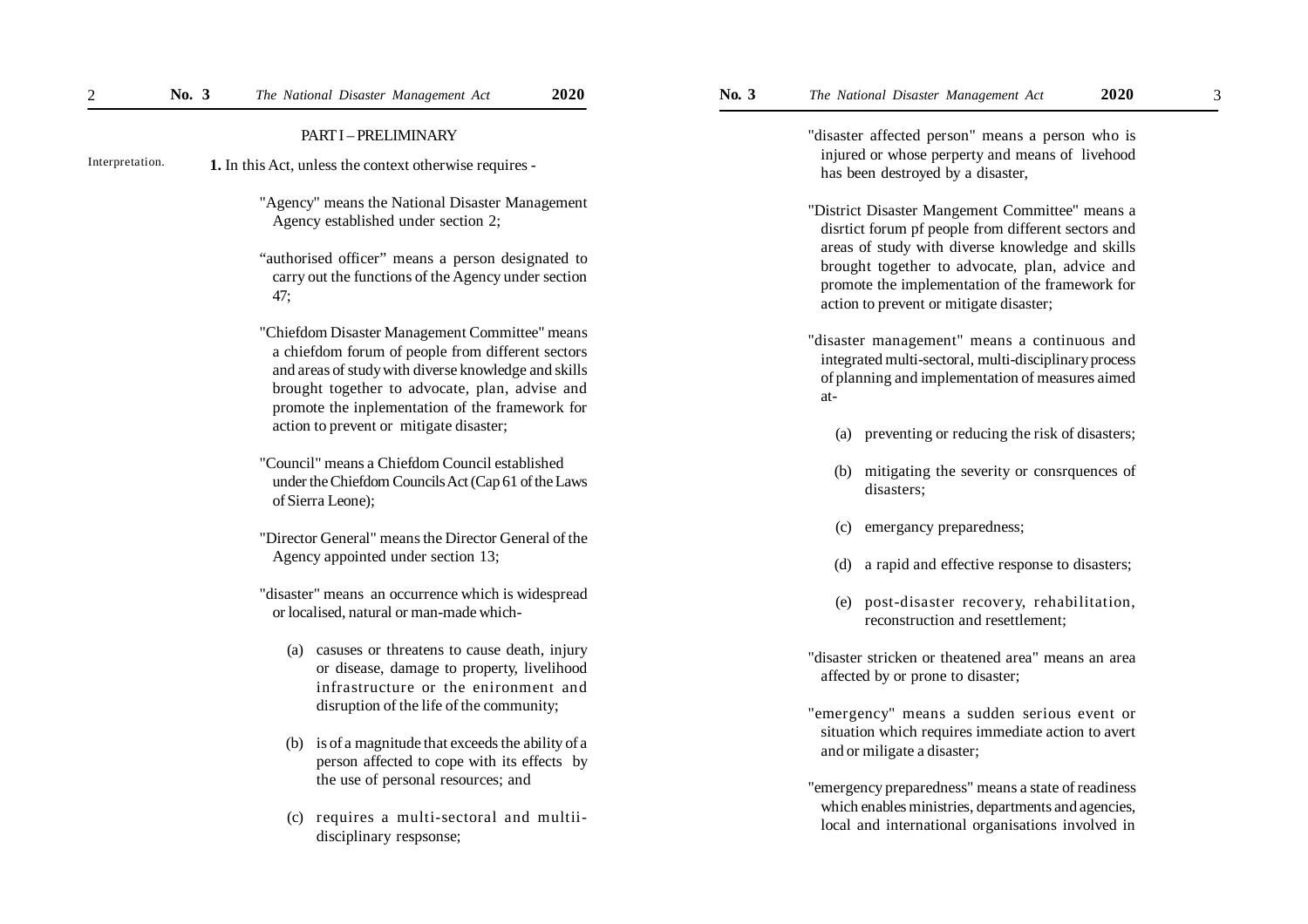disaster management, the private sector, communities and individuals, to mobilise, organise and provide relief measures to deal with an impending or current disaster or the effects of disaster;

"emergency response operation" means any action taken to mitigate the effects of a disaster;

"Environment Protection Agency" means the Environment Protection Agency established by the Environment Protection Agency Act, 2008 (Act No. 11 of 2008);

"Government" means the Government of Sierra Leone;

- "Minister" means a Minister appointed by the President to perform a specified function under this Act;
- "National Platform"means the National Platform for Disaster Risk Reduction comprising persons from different sectors and areas of study with diverse knowledge and skills brought together to advocate, plan, advise and promote the implementation of the framework for action to prevent or mtigate disaster;
- "National Platform for Disaster Risk Reduction" means the National Platform for Disaster Risk Reduction refered to in section 3;
- "prevention" means measures aimed at stopping a disaster from occurring or preventing an occurrance or a situation from degenerating into a disaster;
- "Regional Disaster Management Committee" means a regional forum of persons from different sectors and areas of study with diverse knowledge and skills brought together to advocate, plan, advise and promote the implementataion of the framework for action to prevent or mitigate disaster;

"response" means measures taken during or immediately after a disaster in order to bring relief to people and communities affected by the disaster;

- "Sierra Leone Meteorological Agency" means the Sierra Leone Meteorological Agency established by the Sierra Leone Meteorological Agency Act, 2017(Act No. 8 of 2017);
- "Vice President" means the Vice President of Sierra Leone.
- "vulnerability" means the degree to which an individual, members of a household, a community or an area may be susceptible to a disaster;

## PART II - ESTABLISHMENT OF THE NATIONAL DISASTER MANAGEMENT AGENCY

2. (1) There is hereby established a body to be known as Establishment the National Disaster Management Agency to manage disasters and of National similar emergencies throughout Sierra Leone and to develop the capacity of communities to respond effectively to disasters and  $\frac{1}{\text{Agency}}$ . emergencies. Disaster Management

 (2) The Agency shall be a body corporate having perpetual succession and capable of acquiring, holding and disposing of property, whether movable or immovable and of suing and being sued in its corporate name and, subject to this Act, of performing all such acts as bodies corporate may by law perform.

(3) The Agency shall have a common seal, the use of which shall be authenticated by the signatures of -

> (a) the Chairman or other member of the National Platform authorised either generally or specially by the National Platform in that behalf; and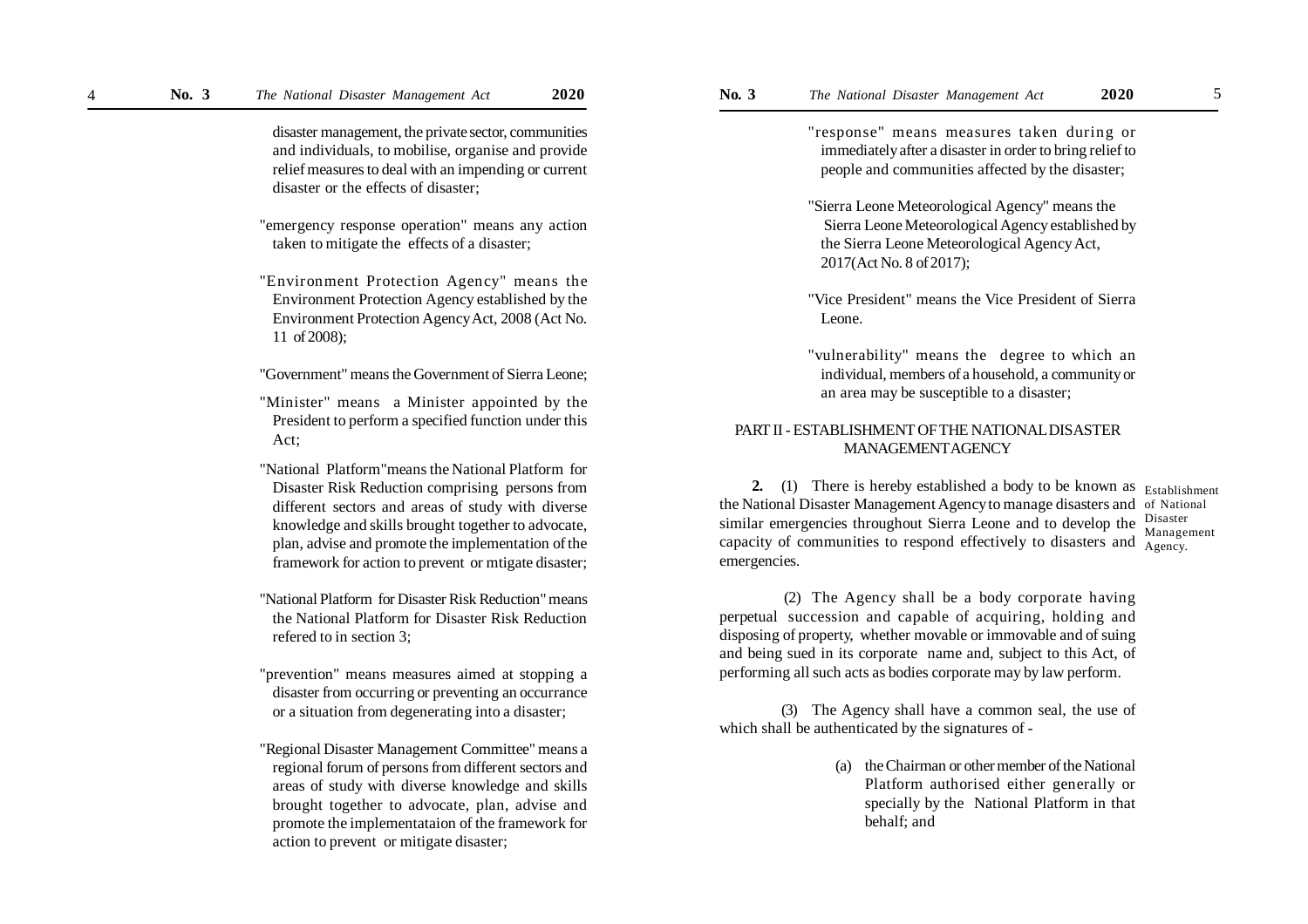(b) the Director General or some other person authorised by the National Platform in that behalf.

**3.** (1) The governing body of the Agency shall be the National Platform for Disaster Risk Reduction which shall be responsible for the control and supervision of the Agency. National Platform for Disaster Risk Reduction.

> (2) The National Platform for Disaster Risk Reduction shall comprise -

- (a) The Vice- President who shall be the Chairman -
- (b) The National Security Coordinator, Office of National Security who shall be the Deputy Chairman;
- (c) The Attorney-General and Minister of Justice;
- (d) The Mayor, Freetown City Council;
- (e) The Executive Chairman, Environment Protection Agency;
- (f) The Commissioner, National Commission for Social Action;
- (g) The Director General, Sierra Leone Meteorological Agency;
- (h) The Chief Social Services Officer, Ministry of Social Welfare;
- (i) The Chief Medical Officer, Ministry of Health and Sanitation;
- (j) The Permanent Secretary, Ministry of Internal Affairs;
- (k) The Permanent Secretary, Ministry of Lands;
- - (l) The Permanent Secretary, Ministry of Works and Public Assets;
	- (m) The Chief Agriculture Officer, Ministry of Agriculture, Forestry and Food Security;
	- (n) The Permanent Secretary, Ministry of Water Resources;
	- (o) The Permanent Secretary, Ministry of Basic and Senior Secondary Education;
	- (p) The Permanent Secretary, Ministry of Tertiary and Higher Education;
	- (q) The Permanent Secretary, Ministry of Information and Communications;
	- (r) The Permanent Secretary, Ministry of Environment;
	- (s) The Permanent Secretary, Ministry of Gender and Children's Affairs;
	- (t) The Permanent Secretary, Ministry of Local Government and Rural Development;
	- (u) The Inspector-Genral of Police;
	- (v) The Chief of Defence Staff, Ministry of Defence;
	- (w) The Chief Fire Officer, Sierra Leone Fire Force;
	- (x) The President, Sierra Leone Institute of Engineers;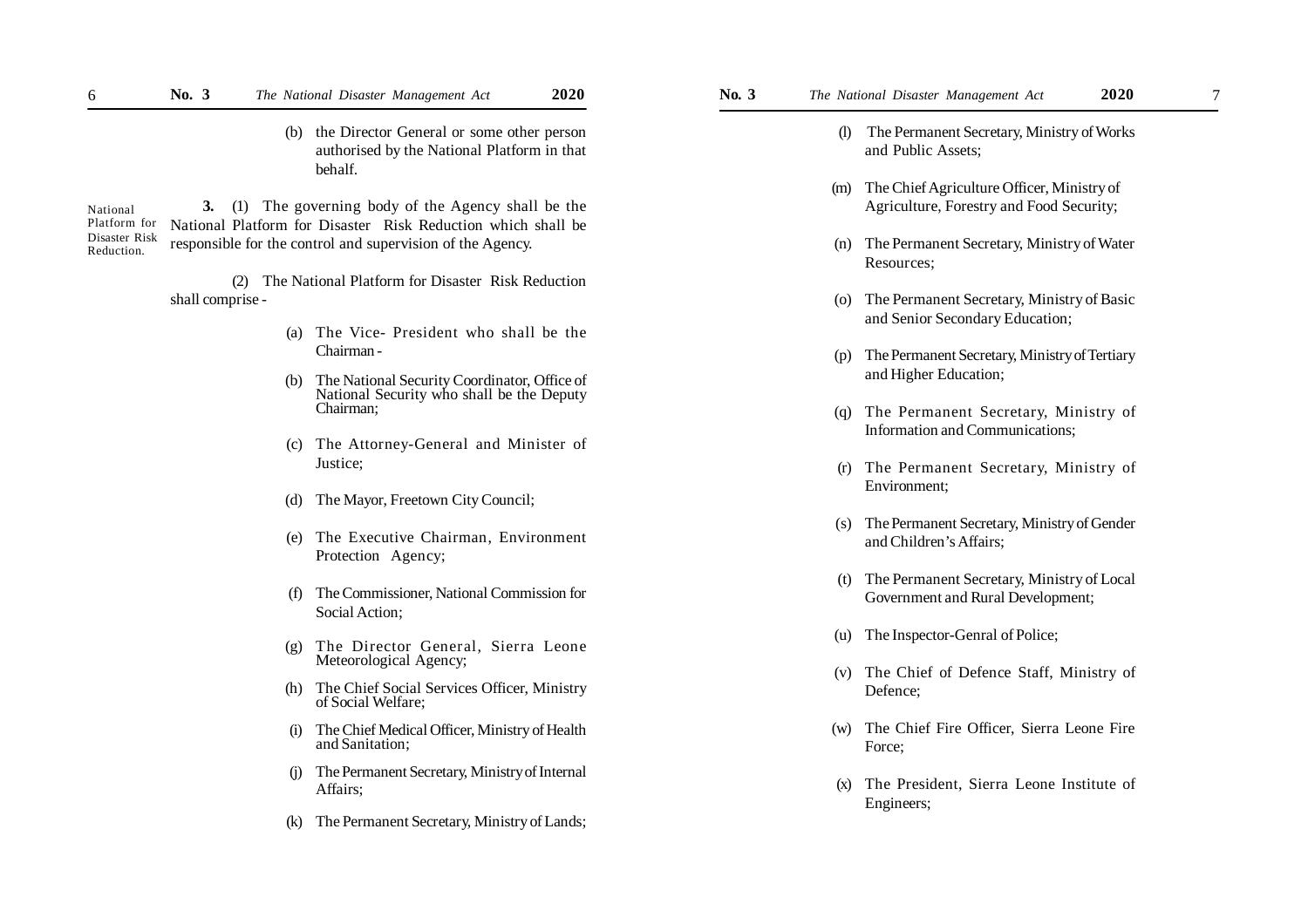- (y) The Director-General, National Minerals Agency;
- (z) The Secretary-Genral, Sierra Leone Red Cross;
- (aa) 2 representatives from civil society Organisations specialising in disaster management or environmental issues, appointed by the Chairman of the organisation;
- (bb) A representative from Sierra Leone Association of Non-governmental Organistions specialising in disaster management or environmental issues, appointed by the Chairman of the organisation;
- (cc) The Executive-Director, National Protected Area Authority;
- (dd) The Financial Secretary, Ministry of Finance;
- (ee) The Director-General, Ministry of Foreign Affairs and International Coorperation;
- (ff) The Director-General, Sierra Leone Civil Aviation Authority;
- (gg) The Director General, Ministry of Defence;
- (hh) The Director General of the Agency who shall be the Secretary.

 **4.** A person shall cease to be a member of the National Platform on any of the following grounds- Tenure of members.

(a) if he is removed from office;

- (b) for his inability to perform the functions of his office by reason of infirmity of mind or body;
- (c) for proven misconduct;
- (d) if he becomes bankrupt or insolvent;
- (e) if he is convicted and sentenced for an offence involving fraud or dishonesty;
- (f) if he fails to attend 3 consecutive meetings of the Board without reasonable cause;
- (g) if he resigns his office.

**5.** (1) The National Platform shall meet during a disaster or Meetings of for the dispatch of its business, at the times and places as the the National Chairman may consider appropriate. Platfoorm.

(2) The Chairman shall convene an extraordinary meeting of the National Platform at-

- (a) the time and place as he may determine, or.
- (b) the request in writing of not less than one third of the membership of the National Platform.

(3) The quorum at a meeting of the National platform is Twenty-three (23).

 (4) The Chairman shall preside at every meeting of the National platform, and in his absence, the Deputy-Chairman shall preside and in his absence, a memeber of the National platform elected by the members present from among their number shall preside.

(5) Matters before the National Platform shall be decided by a majority of the numbers present and voting and in the event of an equality of vote, the Chairman shall have a casting vote.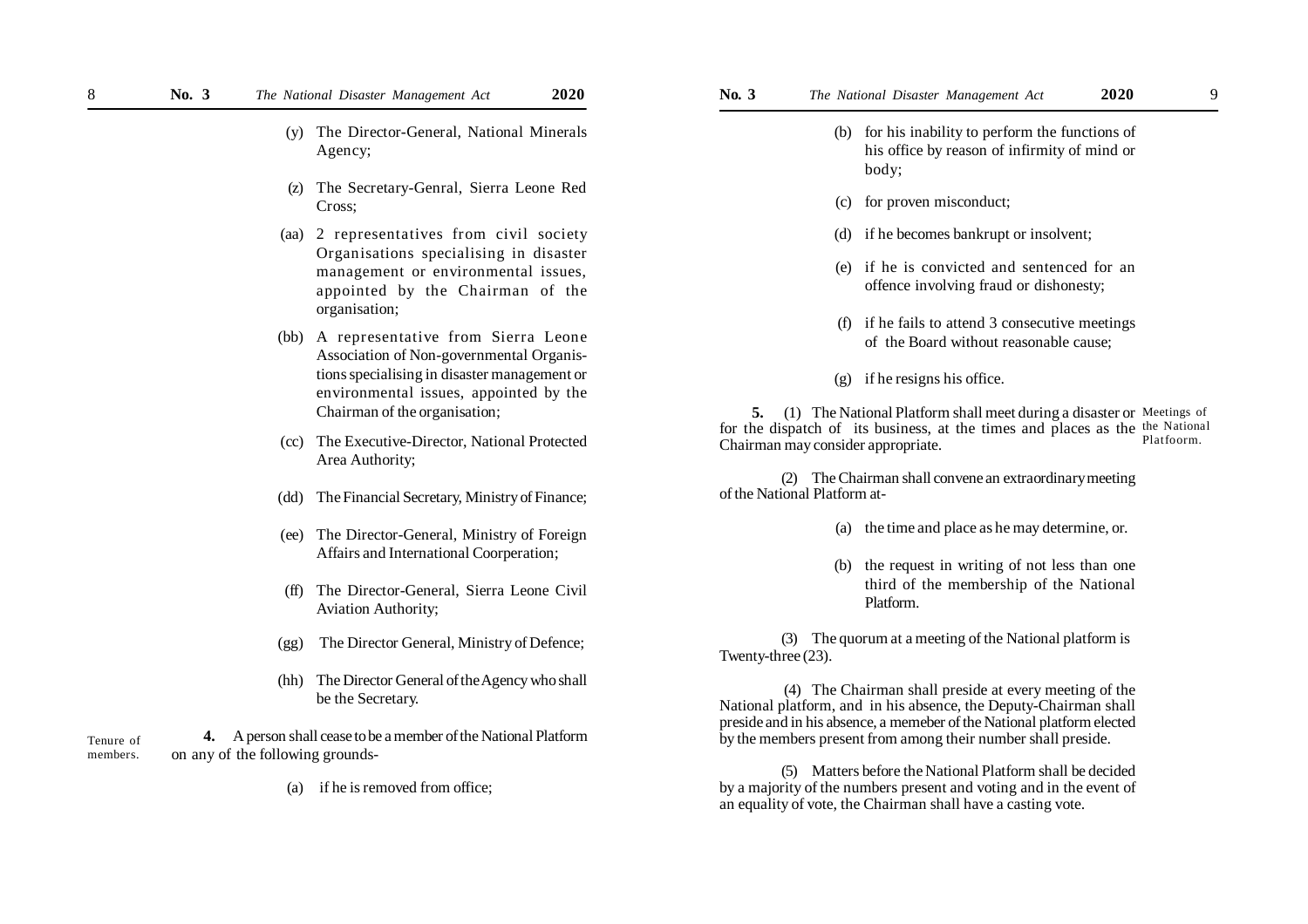(6) The National Platform may co-opt any person to attend a meeting but that person shall not vote.

Disclosure of interest.

 6. (1) A member of the National Platform who has any interest, whether direct or indirect in any matter being considered or to be considered by the National Platform, shall disclose the nature of his interest to the National Platform and the disclosure shall be recorded in the minutes of the National Platform and such member shall not take part in any deliberation or decision of the National Platform relating to that matter.

 (2) A member of the National Platform who contravenes subsection (1) shall be guilty of misconduct and shall be removed from the National Platform.

Immunity of members of the National Platform, etc.

**7.** (1) An action or other proceedings shall not lie or be instituted against any member of the National Platform or member of a committee of the National Platform for or in respect of any act or thing done or omitted to be done in good faith in the exercise of his functions under this Act.

(2) A member of the National Platform shall not be personally liable for any debt or obligation of the Agency.

**8.** The National Platform may, for the discharge of its functions, appoint one or more committees consisting of members of the Agency or non- members or both to perform such functions and to report to the Agency as the National Platform may determine. Committees National Platform.

Functions of the National Platfrom.

of the

**9.** (1) Subject to this Act, the National Platform shall have control and supervision of the Agency, including overseeing the sound and proper financial management of the Agency providing policy guidance and advice as will ensure the efficient implementation of the functions of the Agency to enhance the overall performance of the Agency.

(2) Notwithstanding the generality of subsection (1) the National Platform shall-

- - (a) ensure that there are appropriate and adequate facilities for rehabilitation, reconstruction and recovery in the event of any disaster throughout Sierra Leone;
	- (b) liaise with public institutions, nongovernmental organisations and donor agencies for financial support and the provision of logistics for the management of disasters throughout Sierra Leone; and
	- (c) perform any other functions incidental to the functions of the National Disaster Management Committee.

 (3) The National Platform for Disaster Risk Reduction shall, where a national disaster occurs, perform its functions expeditiously and efficiently in accordance with this Act and regulations made under it.

(4) The National Platform shall collaborate with relevant government agencies, public or private institutions in the management of national disasters.

(5) The National Platform for Disaster Risk Reduction shall report to the chairman of the National Security Council of its activities as deemed necessary for National Security Council meetings

.

10. Where the Chairman or a member of the platform dies, Filling of resigns, is removed from office is absent or is by reason of illness vacancies.unable to perform the functions of his office for 3 consecutive meetings -

> (a) the Deputy Chairman of the National Platform shall act as Chairman and in his absence, the members of the National Platform shall, as the case may be, elect one of their number to act as Chairman until such time as the Chairman or Deputy Chairman resumes his office or another is appointed in his stead; and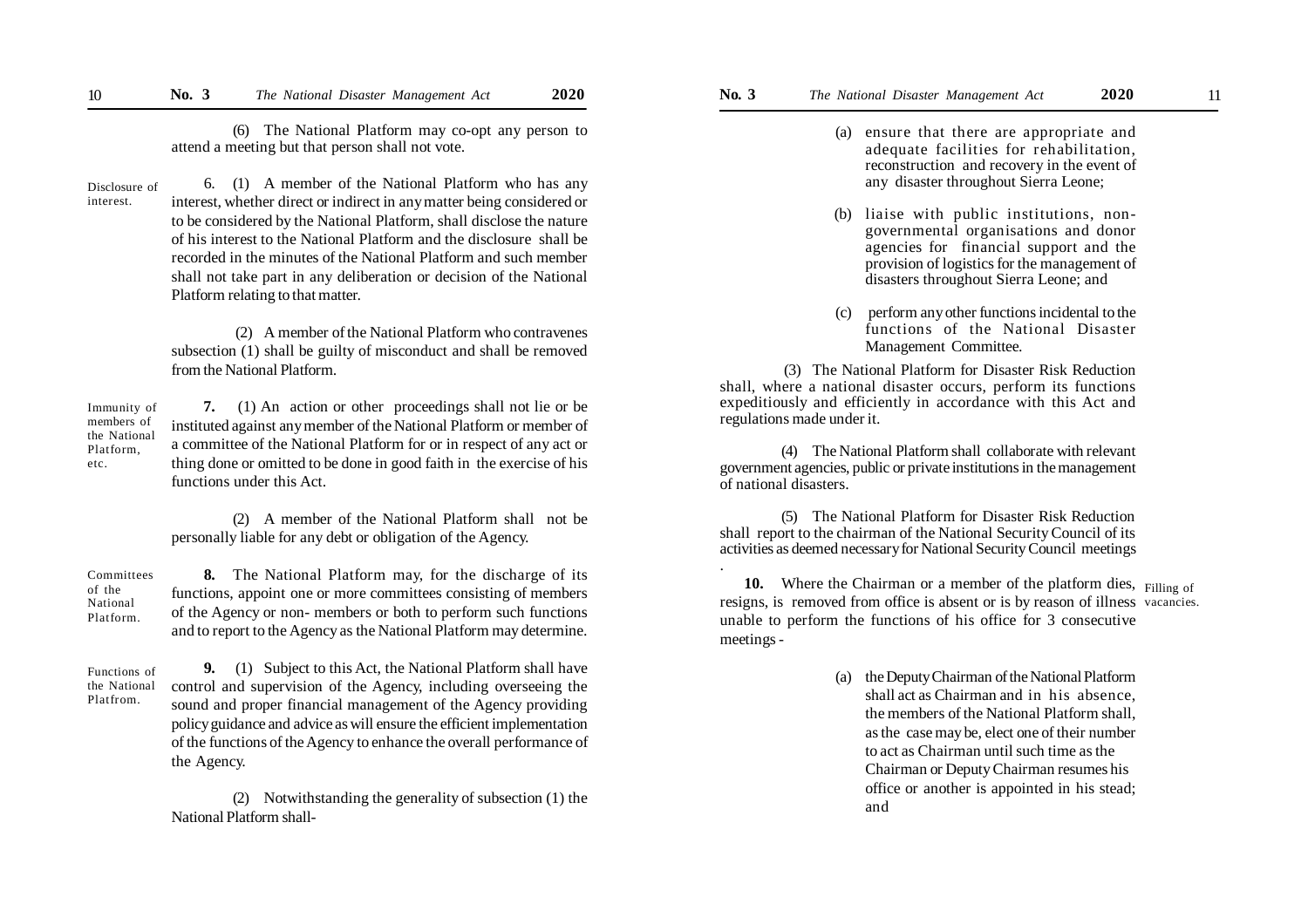(b) in the case of a member, the Chairman shall subject to this Act, have another person appointed to the National Platform.

## PART III-FUNCTIONS OF AGENCY

Functions of Agency.

**11.** (1) The object for which the Agency is established is to manage disasters and similar emergencies throughout Sierra Leone and to develop the capacity of communities to respond effectively to disasters and emergencies.

(2) Without prejudice to the generality of subsection (1) the Agency shall have responsibility to -

- (a) implement-
	- (i) Government policy on disaster prevention, disaster risk reduction and climate risk management; and
	- (ii) national, regional, district and chiefdom disaster management plans;
- (b) prepare, co-ordinate, monitor, evaluate and update disaster management plans;
- (c) identify, manage and monitor hazards and natural disasters;
- (d) disseminate information and conduct public education on -
	- (i) human activities most likely to cause disasters in Sierra Leone;
	- (ii) the hazards and natural disasters likely to affect any region, district or chiefdom in Sierra Leone;
- - (iii) action to be taken in the event of a disaster;
	- (iv) the control and relief measures to be taken by Government in the event of a disaster; and
	- (v) public co-operation with designated authorities in the event of a disaster;
	- (e) advise Government on matters relating to disaster and emergency prevention rules and regulations and their correlative sanctions;
	- (f) facilitate the development of communities and community based organisations to -
		- (i) respond effectively to disasters, and
		- (ii) improve social mobilisation, employment generation and poverty reduction;
	- (g) collate and preserve data on disasters in Sierra Leone;
	- (h) stockpile, manage, co-ordinate and supervise the distribution of disaster relief items;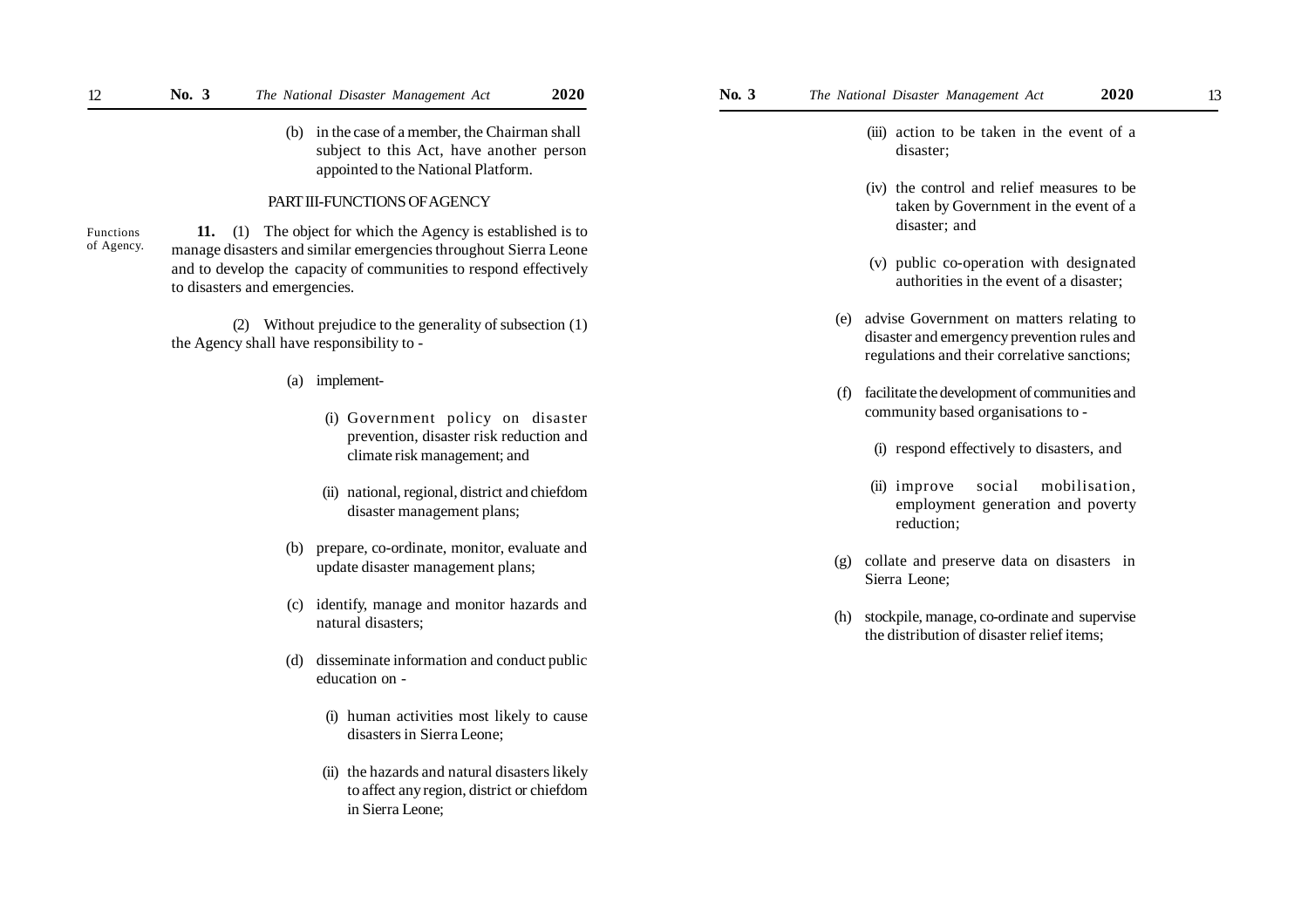- (i) analyse and disseminate relevant information on disasters to the public;
- (j) ensure the effective flow of information on disasters between the national, regional district and chiefdom levels of Government;
- (k) organise and equip disaster volunteer groups for disaster management and income generation;
- (l) sensitise and motivate communities to serve as voluntary organs to assist in managing disasters;
- (m) provide the first line response in the event of a disaster;
- (n) organise disaster response simulation exercises;
- (0) ensure the provision of adequate facilities for -
	- (i) technical training in disaster preparedness;
	- (ii) educational programmes to create awareness of disasters and the required response; and
	- (iii) the establishment of early warning systems;
- (p) investigate reports and analyse the nature of hazards, vulnerability and risk situations in particular areas;
- - (q) ensure the operational preparedness of disaster management committees in vulnerable and risk prone areas;
	- (r) co-ordinate response and reconstruction efforts of local and foreign collaborators;
	- (s) co-operate with other countries and relevant institutions in disaster prevention, mitigation and search and rescue operations;
	- (t) conduct research on matters relating to disasters and emergencies in Sierra Leone; and
	- (u) perform any other function ancillary to the object of the Agency.

### PART IV - ADMINISTRATIVE PROVISIONS

**12.** (1) There is established a National Disaster Management National Agency Secretariat that will provide technical and other support to Disaster the Agency and the National Platform. Management Agency

(2) Notwithstanding the generality of subsection (1), the Secretariat shall - Secretariat.

- (a) be responsible for implementing the decisions of the National platform;
- (b) perform the functions that are incidental to the effective operation of the Agency, and
- (c) perform any other function that the National platform may specify.

(3) The Director General shall be the head of the Secretariat.

**13.** The Agency shall have a Director General who shall be the Director administrative head of the Agency and shall be appointed by the General. President subject to the approval of Parliament.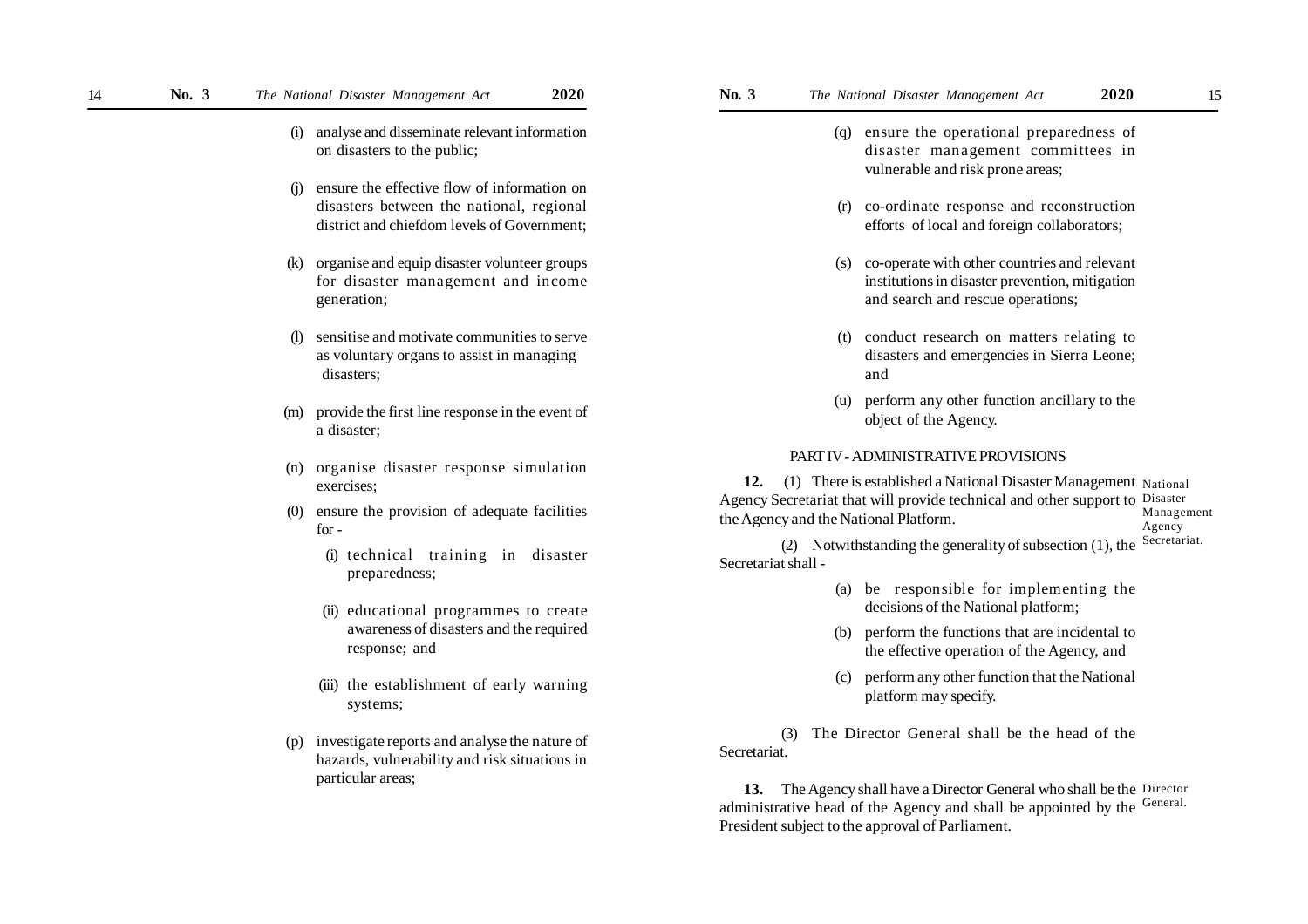(2) A person shall not be appointed Director General under subsection (1) unless he-

- (a) is a citizen of Sierra Leone;
- (b) has, at least, 7 years of proven knowledge and experience in the management of disasters and emergencies;
- (c) Holds, at least, a bachelor's degree from a recognised university; and
- (d) has not been convicted of a criminal offence.

 (3) The Director General shall be appointed for a term of 5 years and shall be eligible for reappointment for another term of 5 years

-

- (4) The Director General may be removed from office for
	- (a) inability to perform the functions of the office arising out of mental or physical incapacity;
	- (b) gross misconduct or misbehaviour;
	- (c) incompetence or neglect of duty; or
	- (d) any other ground that would justify removal from office under his terms and conditions of service.

(5) The Director General shall be responsible to provide overall leadership in the management of the day-to-day administration of the Agency and is answerable to the National platform in the performance of his functions under this Act.

(6) The Director General may delegate any of his functions to an officer of the Agency but shall not be relieved from ultimate responsibility for the performance of the delegated function.

**14.** (1) The Agency shall have a Deputy Director General <sub>Deputy</sub> who shall be appointed by the President subject to the approval of Director Parliament. General.

 (2) A person shall not be appointed Deputy Director General under subsection (1) unless he-

- (a) is a citizen of Sierra Leone;
- (b) has 7 years of proven knowledge and experience in management of disasters or related field;
- (c) holds at least a bachelor's degree from a recognised university; and
- (d) has not been convicted of a criminal offence.

 (3) The Deputy Director General shall be appointed for a term of 5 years and shall be eligible for reappointment for another term of 5 years

(4) The Deputy Director General may be removed from office for-

- (a) inability to perform the functions of the office arising out of mental or physical incapacity;
- (b) gross misconduct or misbehaviour;
- (c) incompetence or neglect of duty; or
- (d) any other ground that would justify removal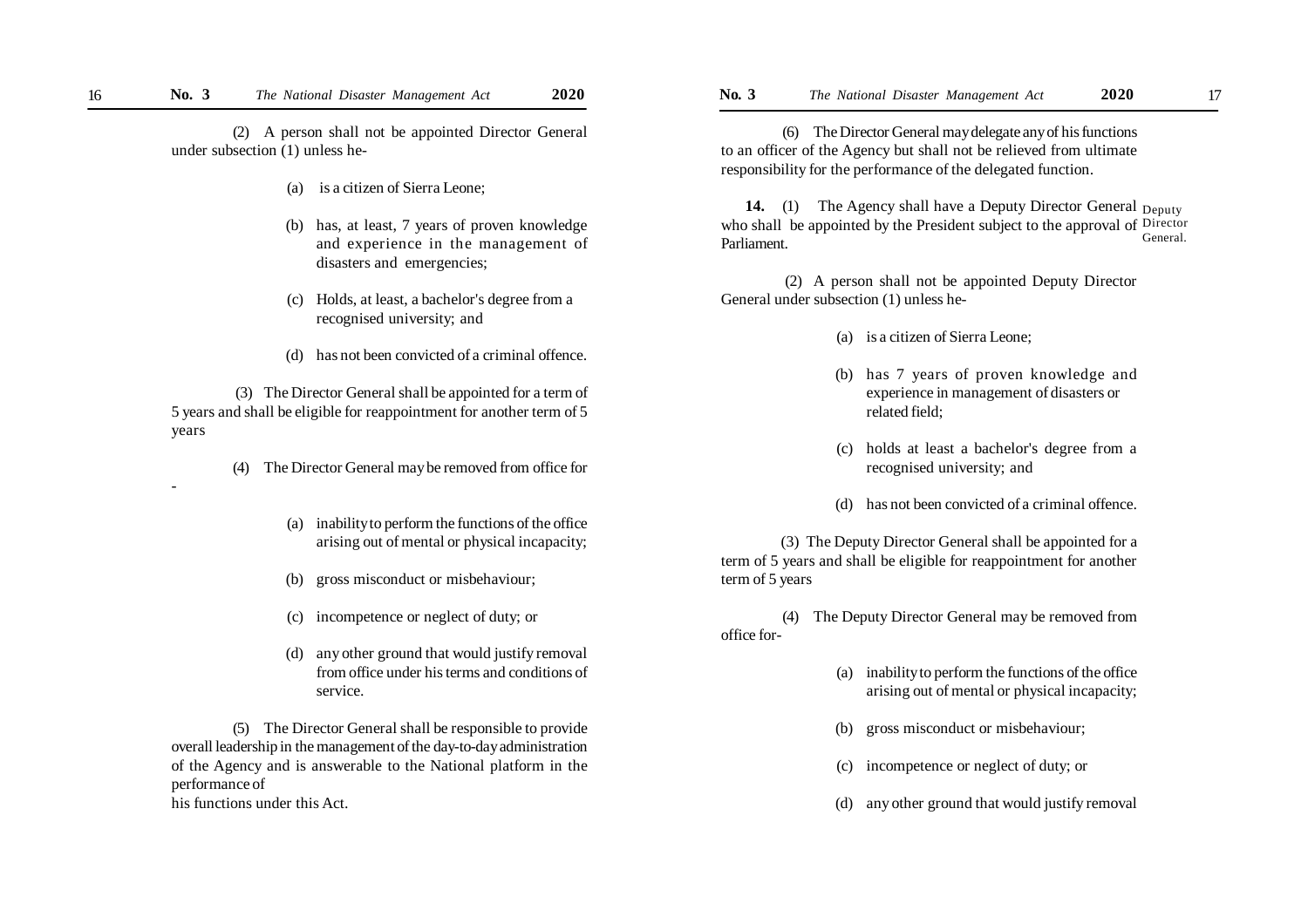from office under the terms and conditions of service.

(5) The Deputy Director General shall assist the Director General in the performance of his duties and in the absence of the Director General shall act as Director General.

**15.** (1) The Director-General may establish offices of the Agency in each of the administrative regions of Sierra Leone and in such district and chiefdom as the National Platform may determine. Offices of the Agency.

> (2) A regional, district or chiefdom office established by the Director-General under subsection (1), shall be provided with such officers and staff as may be necessary for the proper and effective performance of its functions.

> (3) A regional or district office shall perform the functions of the Agency in the region, district or chiefdom and in such manner as the National platform may direct.

 **16.** The Agency shall have other staff as may be required for the efficient performance of the functions of the Agency. Other staff of Agency.

**17.** Public officers may at the instance of the Agency, be seconded or otherwise render assistance to the Agency but the Agency may request the withdrawal of any such seconded staff who is unable to carry out assigned functions in a manner satisfactory to the Agency. Secondment of public officers.

- **18.** An officer or employee of the Agency or any person acting on the directions of an officer or employee of the Agency shall not be liable in respect of any matter or thing done by him in good faith under this Act. Protection of officers.
- **19.** (1) The National Platform may establish departments within the Agency, at the national, regional, district and chiefdom levels, as it may consider necessary for the effective performance of the functions of the Agency. Departments of Agency.

 (2) The National Platform may abolish or re-organise a department established under subsection (1).

## PART V- REGIONAL, DISTRICT AND CHIEFDOM DISASTER MANAGEMENT COMMITTEES

**20.** (1) There is established in each administrative region of Regional SierraLeone, a Regional Disaster Management Committee. Disaster Management Committee.

 (2) A Regional Disaster Management Committee shall comprise-

- (a) Resident Minister who shall be the Chairman;
- (b) The Provincial Security Coordinator, Office of National Security who shall be the Deputy Chairman;
- (c) The Provincial Secretary;
- (d) The Brigade Commander, Republic of Sierra Leone Armed Forces;
- (e) The Regional Police Commander;
- (f) The Regional Commander, National Fire Force;
- (g) The Mayor of the Municipality;
- The Regional Coordinator, National Commission for Social Action;
- (i) The District Medical Officer in the region;
- (j) The Branch Manager, Sierra Leone Red Cross;
- (k) The Regional Head, Environment Protection Agency;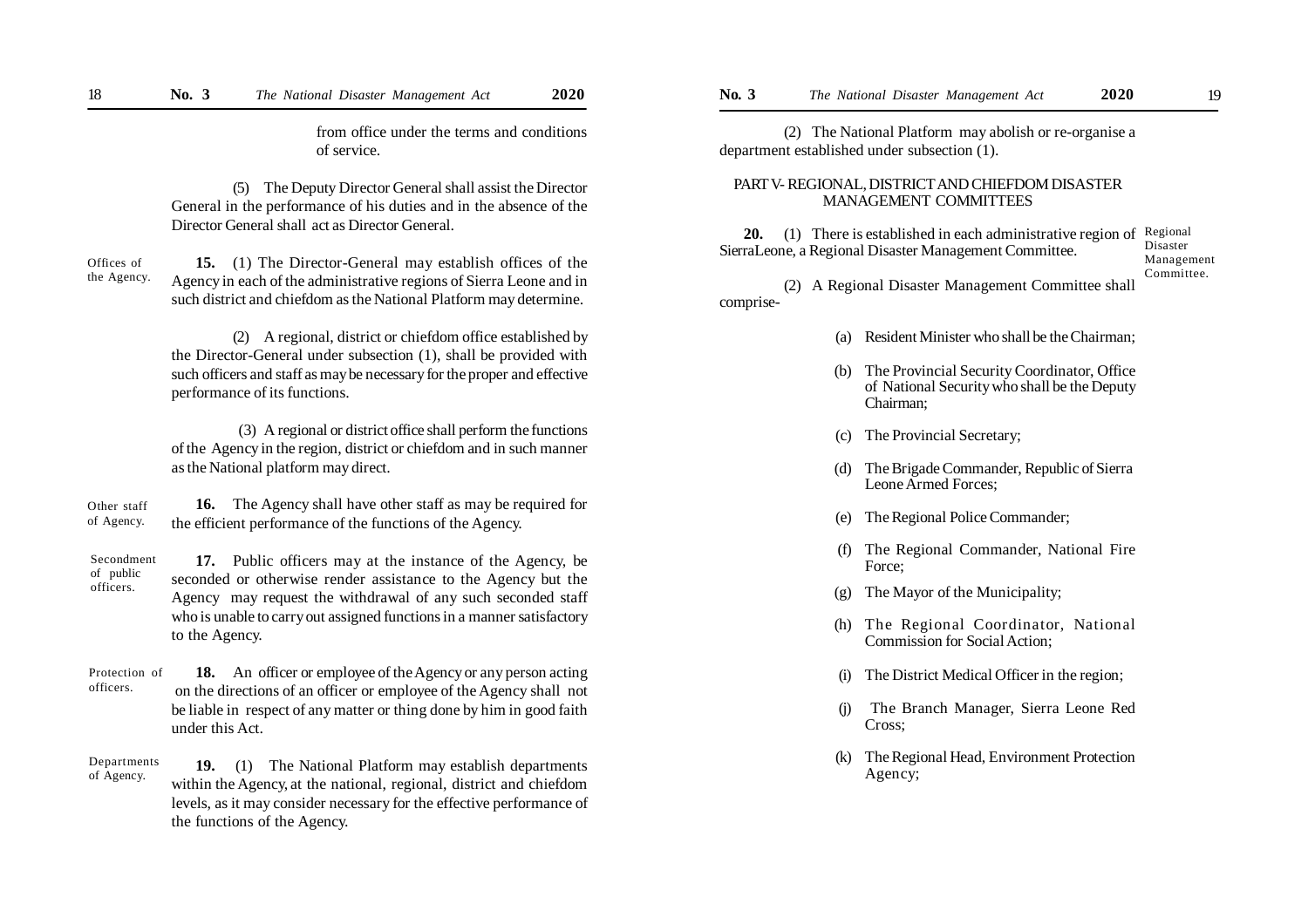| 20                                                               | No. 3      | 2020<br>The National Disaster Management Act                                                                                  | $\mathbf{No.}$ 3 |                              | 2020<br>The National Disaster Management Act                                                                              | 21 |
|------------------------------------------------------------------|------------|-------------------------------------------------------------------------------------------------------------------------------|------------------|------------------------------|---------------------------------------------------------------------------------------------------------------------------|----|
|                                                                  |            | (l) The Paramount Chiefs who reside in the<br>region;                                                                         |                  | (c)                          | The Senior District Officer;                                                                                              |    |
|                                                                  |            | The Regional Information Officer;<br>(m)                                                                                      |                  | (d)                          | The Battalion Commander, Republic of Sierra<br>Leone Armed Forces;                                                        |    |
|                                                                  |            | (n) A representative from the Ministry of Lands,<br>Housing and the Environment, appointed by<br>the Permanent Secretary;     |                  | (e)                          | The Local Unit Commander, Sierra Leone<br>Police:                                                                         |    |
|                                                                  |            | (o) The Regional Coordinator of the Agency who<br>shall be the Secretary.                                                     |                  | (f)                          | The Regional Commander, National Fire<br>Force:                                                                           |    |
|                                                                  |            | (3) The Regional Disaster Management Committee may<br>co-opt members but such members shall not vote.                         |                  | (g)                          | The District Coordinator, National<br>Commission for Social Action;                                                       |    |
| Functions of<br>Regional<br>Disaster<br>Management<br>Committee. | 21.        | The Regional Disaster Management Committee shall -                                                                            |                  | (h)                          | The District Medical Officer;                                                                                             |    |
|                                                                  |            | (a) prepare in respect of the region, plans for the<br>prevention of disasters and for mitigating the<br>effects of disaster; |                  | (i)                          | The District Head, Environment Protection<br>Agency;                                                                      |    |
|                                                                  |            | (b) co-ordinate the preparation and implement-                                                                                |                  | (1)                          | The Chairman, Council of Paramount Chiefs;                                                                                |    |
|                                                                  |            | ation of regional disaster management plans;<br>and                                                                           |                  | (k)                          | The District Information Officer;                                                                                         |    |
|                                                                  |            | perform other functions relevant to the<br>(c)                                                                                |                  | $\left( \frac{1}{2} \right)$ | The District Director of Agriculture, Ministry<br>of Agriculture, Forestry and Food Security;                             |    |
|                                                                  |            | Regional Disaster Management Committee.                                                                                       |                  |                              | (m) The Branch Manager, Sierra Leone Red<br>Cross;                                                                        |    |
| District<br>Disaster<br>Management<br>Committee.                 | 22.        | There is established in each district a District Disaster<br>(1)<br>Management Committee.                                     |                  |                              | (n) a representative from the Ministry of Lands,<br>Housing and the Environment, appointed by<br>the Permanent Secretary; |    |
|                                                                  | comprise - | (2) The District Disaster Management Committee shall                                                                          |                  | (0)                          | The District Youth Chairman, District Youth                                                                               |    |
|                                                                  |            | The District Council Chairman who shall be<br>(a)<br>the Chairman;                                                            |                  | (p)                          | Council;<br>a representative from a civil society                                                                         |    |
|                                                                  |            | (b) The District Security Coordinator, Office of<br>National Security who shall be the Deputy<br>Chairman;                    |                  |                              | organization specialising in disaster                                                                                     |    |

- (c) The Senior District Officer;
- (d) The Battalion Commander, Republic of Sierra Leone Armed Forces;
- (e) The Local Unit Commander, Sierra Leone Police;
- (f) The Regional Commander, National Fire Force;
- (g) The District Coordinator, National Commission for Social Action;
- (h) The District Medical Officer;
- (i) The District Head, Environment Protection Agency;
- (j) The Chairman, Council of Paramount Chiefs;
- (k) The District Information Officer;
- (l) The District Director of Agriculture, Ministry of Agriculture, Forestry and Food Security;
- (m) The Branch Manager, Sierra Leone Red Cross;
- (n) a representative from the Ministry of Lands, Housing and the Environment, appointed by the Permanent Secretary;
- (o) The District Youth Chairman, District Youth Council;
- (p) a representative from a civil society organization specialising in disaster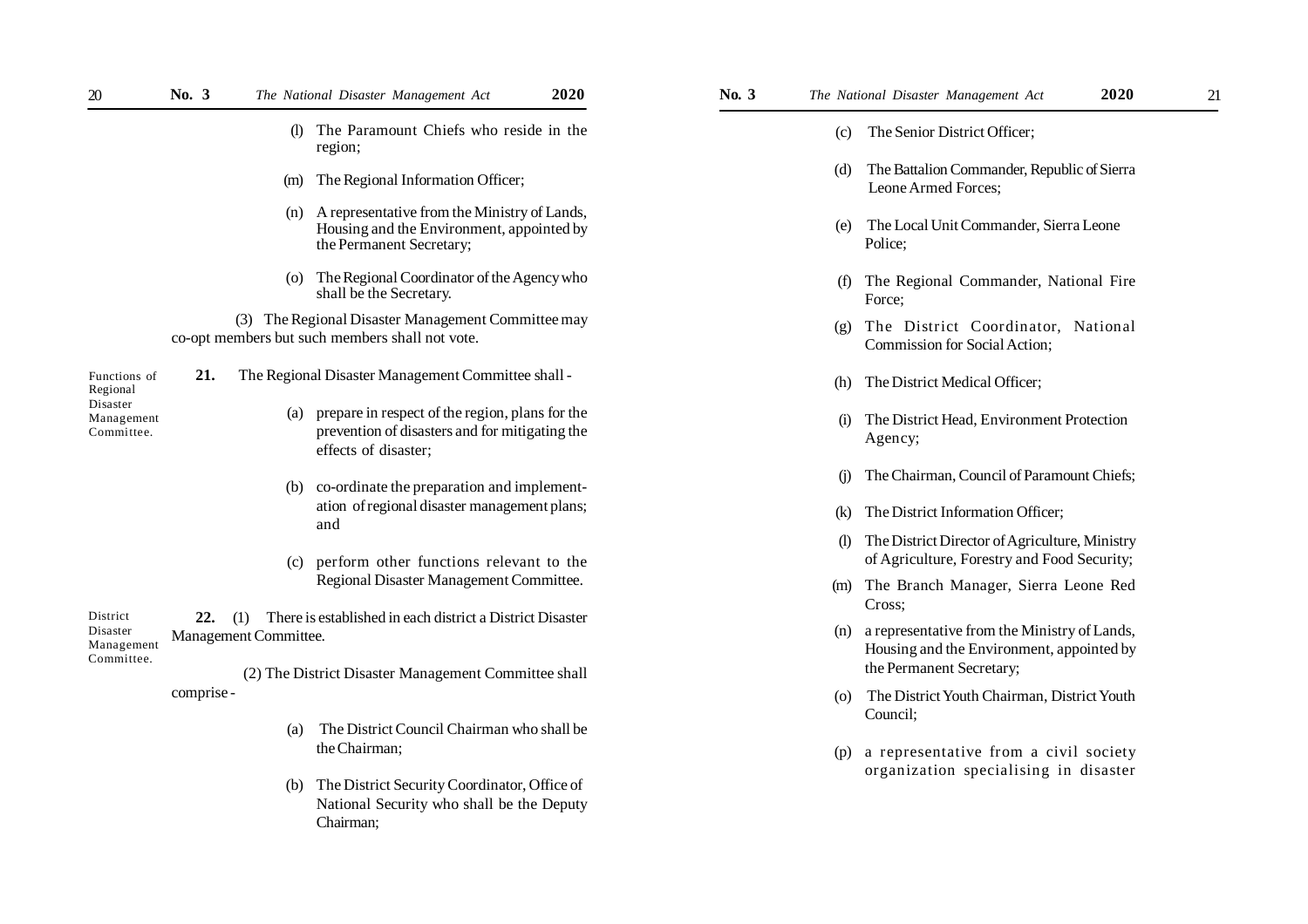| 22                                                                               | No. 3<br>2020<br>The National Disaster Management Act                                                                                                                                                                                                                        | 2020<br>No. $3$<br>The National Disaster Management Act<br>23                                                                                               |
|----------------------------------------------------------------------------------|------------------------------------------------------------------------------------------------------------------------------------------------------------------------------------------------------------------------------------------------------------------------------|-------------------------------------------------------------------------------------------------------------------------------------------------------------|
|                                                                                  | management or environmental issues,<br>appointed by the Chairman of the Board;                                                                                                                                                                                               | (a) The Paramount Chief who shall be the<br>Chairman;                                                                                                       |
|                                                                                  | The District Coordinator of the Agency who<br>(q)<br>shall be the Secretary.                                                                                                                                                                                                 | (b) The Community Health Officer;                                                                                                                           |
|                                                                                  | The District Disaster Management Committee may<br>(3)<br>co-opt members but such members shall not vote.                                                                                                                                                                     | The Company Commander, Republic of Sierra<br>$\left( c\right)$<br>Leone Armed Forces;                                                                       |
| Functions of<br>District<br>Disaster<br>Management<br>Committee.                 | The District Disaster Management Committee shall -<br>23.                                                                                                                                                                                                                    | (d) The Officer-in-Charge, Sierra Leone Police;                                                                                                             |
|                                                                                  | prepare plans for the district to prevent and<br>(a)<br>mitigate disasters in its area of authority;                                                                                                                                                                         | The Chiefdom Security Coordinator, Office<br>(e)<br>of National Security;                                                                                   |
|                                                                                  | maintain a close liaison with the Regional<br>(b)<br>Disaster Management Committee in drawing<br>up its plans; and                                                                                                                                                           | a representative from the Sierra Leone Red<br>(f)<br>Cross;                                                                                                 |
|                                                                                  | perform in the district, the functions directed<br>(c)<br>by the Platform or the Director General.                                                                                                                                                                           | The Chiefdom Youth Chairman;<br>$\left( \varrho \right)$                                                                                                    |
| Meetings of<br>Regional and<br>District<br>Disaster<br>Management<br>Committees. | 24. (1) A Regional Disaster Plat form Management Committee<br>shall meet during a disaster in the region or for the dispatch of<br>business, at the times and places as the Chairman may consider<br>appropriate.<br>(2) A District Disaster Management Committee shall meet | (h) A representative of a civil society<br>organisation specialising in disaster<br>management or environmental issues,<br>appointed by the Chairman of the |
|                                                                                  | during a disaster in the district or for the discharge of business, at<br>the times and places as the Chairman may consider appropriate.                                                                                                                                     | Organisation;<br>The Chiefdom Coordinator of the Agency<br>(i)                                                                                              |
|                                                                                  | (3) A Regional Disaster Management Committee and a<br>District Disaster Management Committee shall meet at least once                                                                                                                                                        | who shall be the Secretary;                                                                                                                                 |
|                                                                                  | every month.<br>(4) Regional and District Disaster Management<br>Committees shall regulate the procedure of their meetings.                                                                                                                                                  | One Councillor per chiefdom nominated by<br>(i)<br>the District Chairman of Council;                                                                        |
| Chiefdom<br>Disaster<br>Management                                               | There is established in each chiefdom, a Chiefdom<br>25.<br>(1)<br>Disaster Management Committee.                                                                                                                                                                            | The member of Parliament of the<br>(k)<br>constituency;                                                                                                     |

 (2) The Chiefdom Disaster Management Committee shall comprise-

- (a) The Paramount Chief who shall be the Chairman; (b) The Community Health Officer; (c) The Company Commander, Republic of Sierra Leone Armed Forces; (d) The Officer-in-Charge, Sierra Leone Police; (e) The Chiefdom Security Coordinator, Office of National Security; (f) a representative from the Sierra Leone Red Cross;
	- (g) The Chiefdom Youth Chairman;
	- (h) A representative of a civil society organisation specialising in disaster management or environmental issues, appointed by the Chairman of the Organisation;
	- (i) The Chiefdom Coordinator of the Agency who shall be the Secretary;
	- (j) One Councillor per chiefdom nominated by the District Chairman of Council;
	- (k) The member of Parliament of the constituency;

Committee.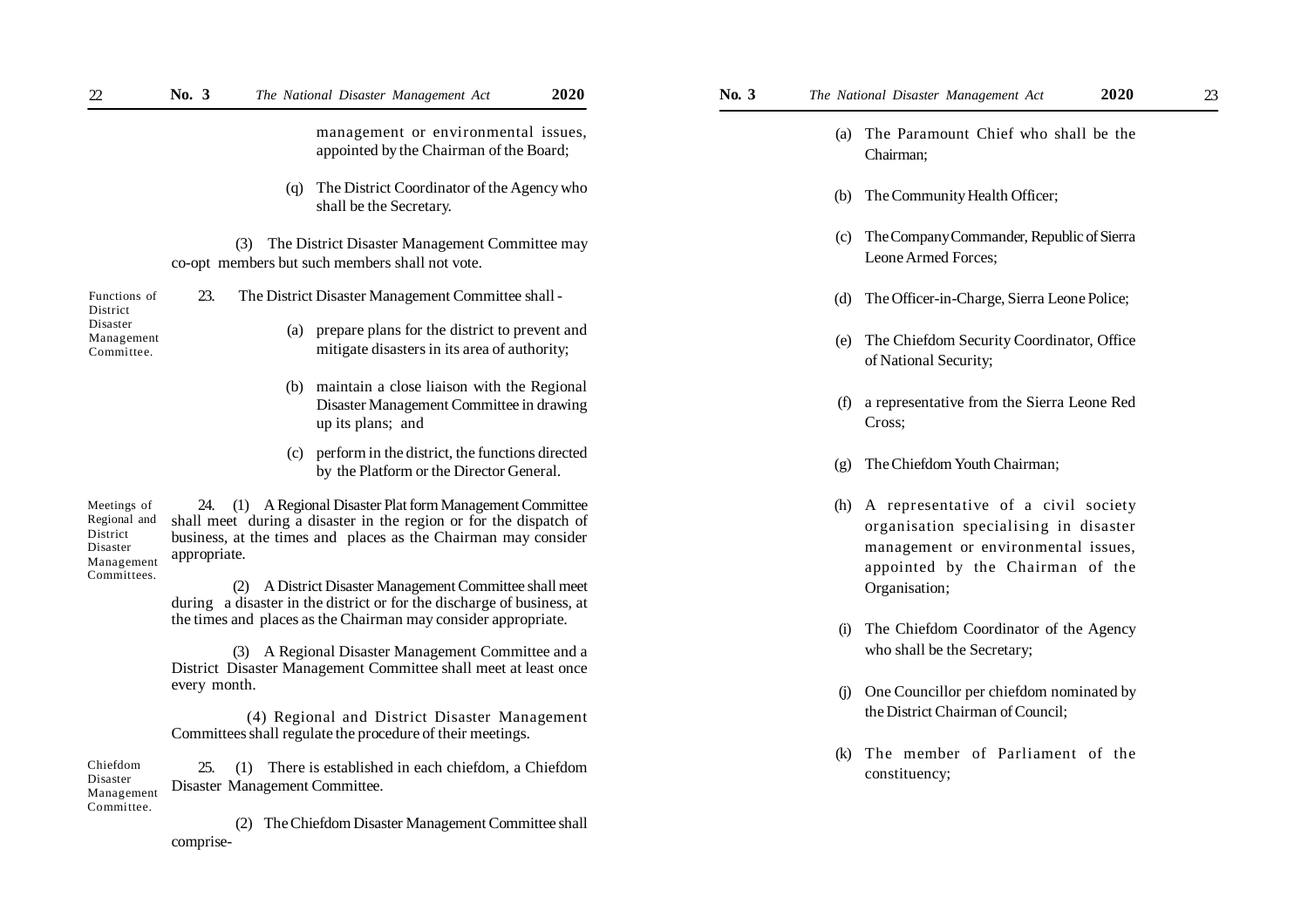(3) The Chiefdom Disaster Management Committee may co-opt members.

| Functions of<br>Chiefdom<br>Disaster | 26. | The Chiefdom Disaster Management Committee shall-                                                    |  |  |
|--------------------------------------|-----|------------------------------------------------------------------------------------------------------|--|--|
| Management<br>Committee.             |     | prepare plans for the chiefdom to prevent and<br>(a)<br>mitigate disasters in its area of authority. |  |  |

- (b) maintain a close liaison with the District Disaster Management Committee in drawing up its plans; and
- (c) perform in the chiefdom, functions directed by the Board or the Director General.

**27.** (1) A Chiefdom Disaster Management Committee shall meet during a disaster in the chiefdom or for the discharge of business, at the times and places as the Chairman may consider appropriate. Meetings of District and Chiefdom Disaster Management Committees

> (2) A District Disaster Management Committee and Chiefdom Management Committee shall meet at least once every month.

> (3) Chiefdom Disaster Management Committees shall regulate the procedure for their meetings.

# PART VI - DECLARATION OF STATE OF EMERGENCY AND RESPONSIBILITY FOR DISASTERS

**28.** (1) The President may declare a state of emergency in accordance with section 29 of the Constitution of Sierra Leone, 1991 (Act No. 6 of 1991) where the National Platform establishes the imminence or prevalence of a disaster to the President. Declaration of state of emergency.

 (2) A Regional Disaster Management committee shall inform the National Platform of a disaster that occurs within its region.

(3) A District Disaster Management Committee shall inform the Regional Disaster Management Committee and the National Platform of a disaster in its district.

 (4) Where a state of emergency has been declared, the President may, by Proclamation published in the *Gazette*, make Regulations or issue directives for-

- (a) the release of state resources for the management of the disaster;
- (b) the use of private resources for the management of the disaster;
- (c) the release of personnel of public or private institutions to render emergency services;
- (d) the implementation of the whole or part of a national disaster management plan;
- (e) the evacuation of the whole or a part of the population from the disaster-stricken or threatened area to temporary shelters for the preservation of life;
- (f) the regulation of traffic to, from or within the disaster-stricken or threatened area;
- (g) the regulation of the movement of persons and goods to, from or within the disasterstricken or threatened area;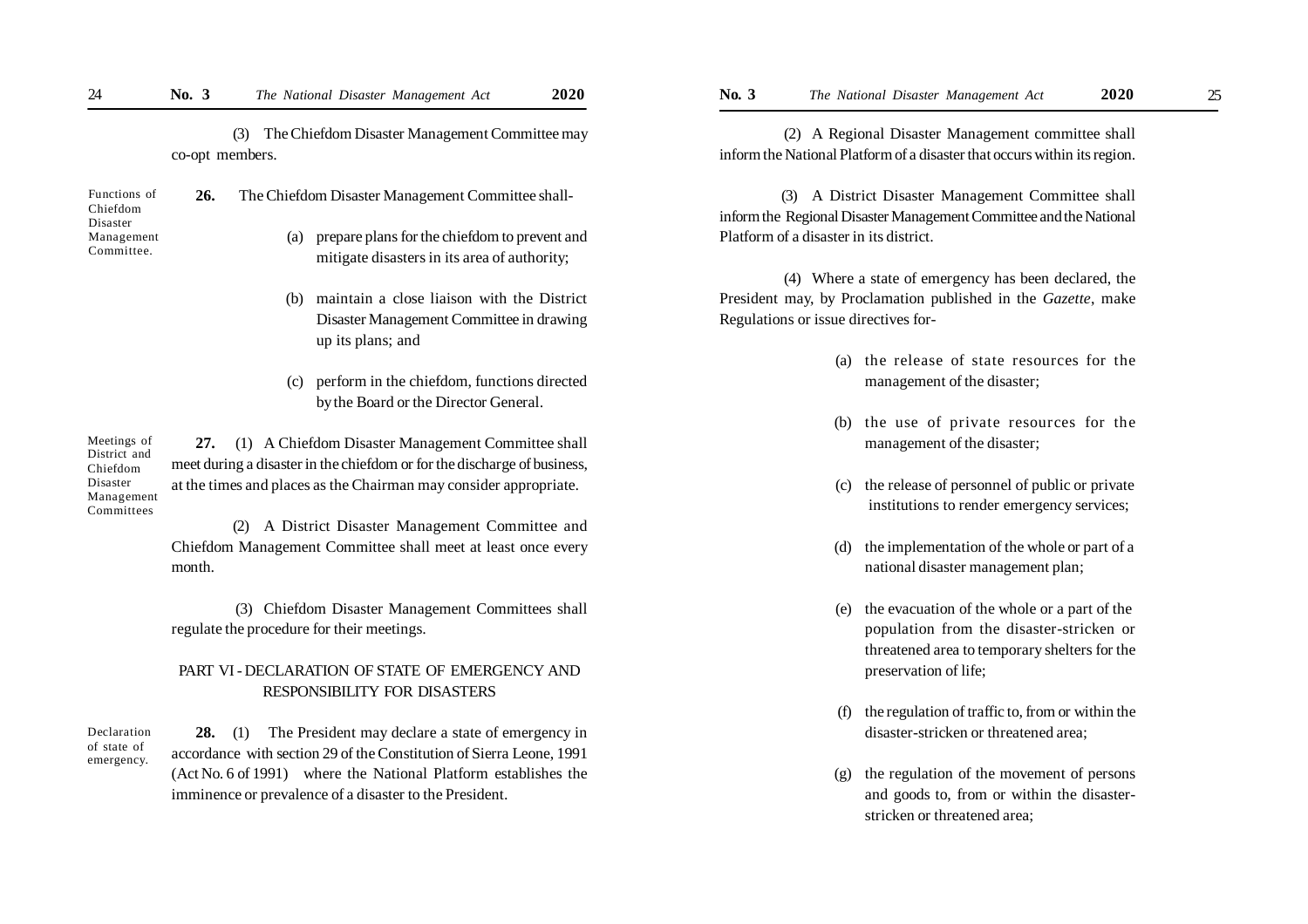- (h) the control and occupancy of premises in the disaster-stricken or threatened area;
- (i) the provision, control or use of temporary emergency accommodation;
- (j) the suspension or limitation of the sale dispensation or transportation of alcoholic beverages and food items in the disasterstricken or threatened area;
- (k) the prohibition of a person from manufacturing or carrying arms or ammunition in the disasterstricken or threatened area;
- (l) the maintenance or installation of temporary lines of communication to, from or within the disaster-stricken or threatened area;
- (m) the dissemination of information required for dealing with the disaster;
- (n) emergency procurement procedures notwithstanding the Public Procurement Act, 2016 (Act No. 1 of 2016);
- (o) the facilitation of response and post-disaster recovery and rehabilitation; and
- (p) the implementation of any other measures that may be necessary to prevent an escalation of a disaster or to alleviate and minimise the effects of a disaster.

29. Where a disaster occurs or threatens to occur in a region, Regional the relevant regional disaster management committee shall disaster.

- (a) inform the National Platform for Risk Reduction of the disaster and of its initial assessment of the magnitude or potential magnitude and severity of the disaster;
- (b) alert stakeholders concerned with disaster management in that region capable of granting assistance in the circumstances; and
- (c) initiate the implementation of contingency plans and emergency procedures that are applicable in the circumstances.

**30.** Where a state of emergency has been declared over a region State of by the President, the Resident Minister responsible shall issue with emergency respect to that region, directives or authorise directives to be issued to a region. for the following with respect

- (a) the release of available state resources in the region for the management of the disaster;
- (b) the release of personnel of institutions in the region to render emergency services; and
- (c) the implementation of the whole or part of a regional disaster management plan that is applicable in the circumstances.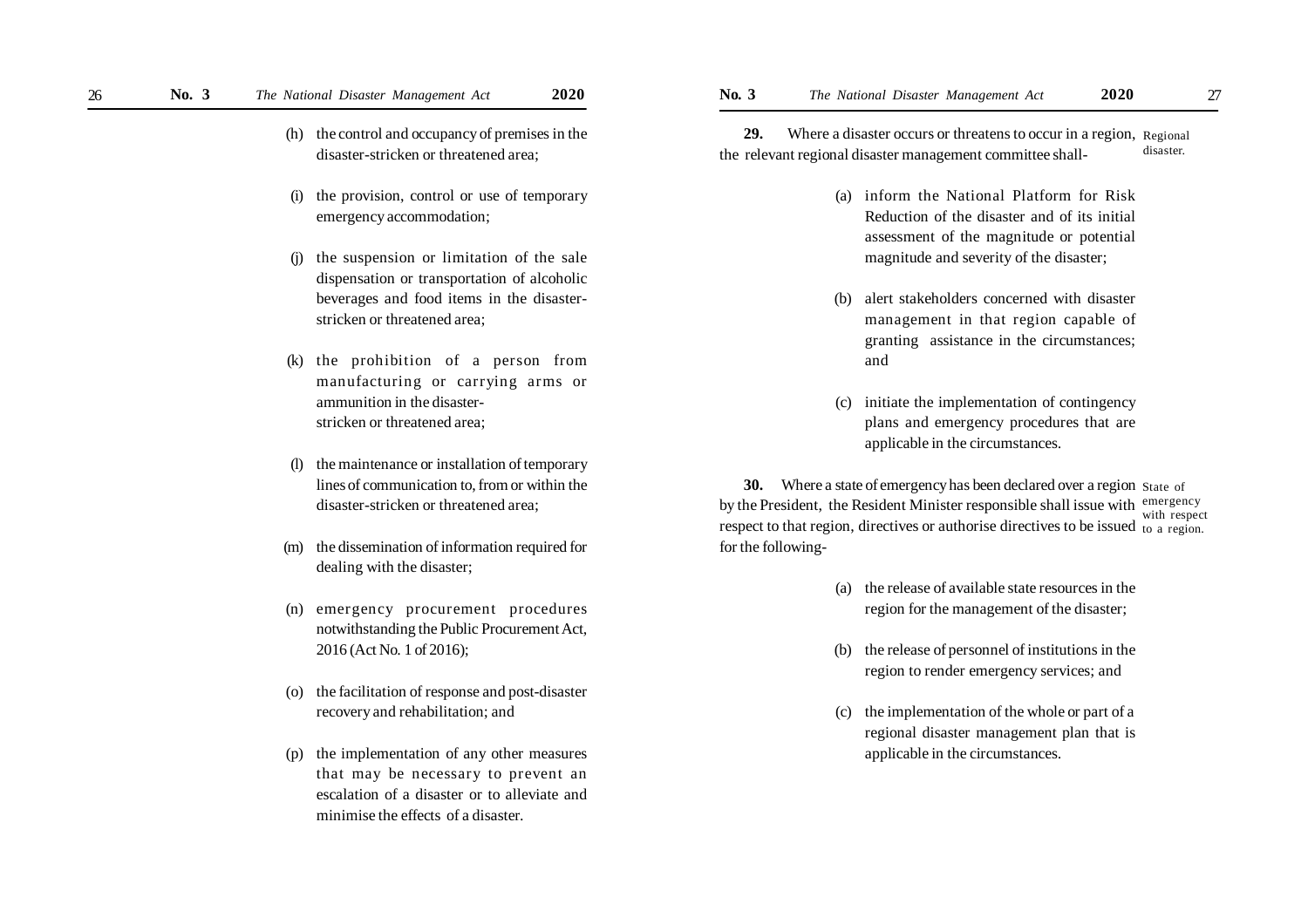**31.** (1) The respective Regional Disaster Management Committee hasthe responsibility for the co-ordination and management of a disaster that occurs in the region. Responsibility of Regional Disaster Management Committee in the event

(2) The Regional Disaster Management Committee shall perform its functions in accordance with any directives issued by the Resident Minister. of a regional

**32.** When a disaster occurs or threatens to occur in a district, the District Disaster Management Committee shall- District disaster.

disaster.

- (a) initiate the implementation of programmes to reduce the incidence and impact of the disaster; and
- (b) alert the stakeholders concerned with disaster management in the district.

**33.** Where a state of emergency has been declared by the President with respect to a region, the Resident Minister shall issue directives or authorise directives to be issued for the following- State of emergency with respect to a District.

- (a) the release of available resources for the district;
- (b) the release of personnel of institutions in the district to render emergency services; and
- (c) the implementation of the whole or a part of a district disaster management plan that is applicable in the circumstances.

**34.** (1) A District Disaster Management Committee has the responsibility for the co-ordination and management of a disaster Disaster Responsibility of District

Management Committee.

(2) The District Disaster Management Committee shall perform its functions in accordance with the resolutions passed by the District assembly where a district disaster occurs.

that occurs in the district.

**35.** When a disaster occurs or threatens to occur in a chiefdom, Chiefdom the Chiefdom Disaster Management Committee shall disaster.

- (a) initiate the implementation of programmes to reduce the incidence and impact of the disaster; and
- (b) alert the stakeholders concerned with disaster management in the district.

**36.** The Chiefdom Assembly concerned may pass a resolution State of on the recommendation of the Chiefdom Disaster Management emergency Committee in respect of the following with respect to a chiefdom.

- (a) the release of available resources for the Chiefdom;
- (b) the release of personnel of institutions in the Chiefdom to render emergency services; and
- (c) the implementation of the whole or a part of a district disaster management plan that is applicable in the circumstances.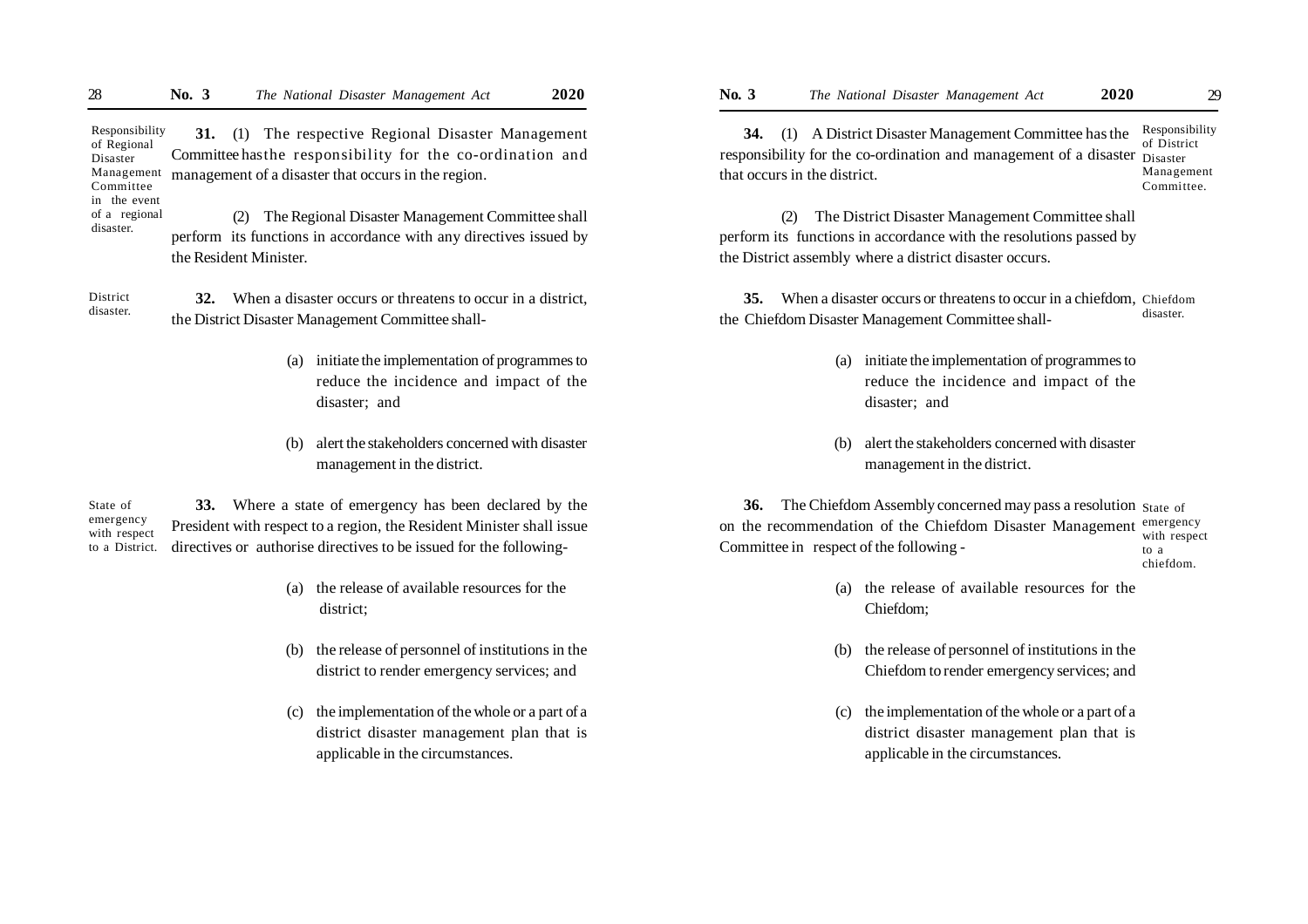**37.** (1) A Chiefdom Disaster Management Committee has the responsibility for the co-ordination and management of a disaster Management that occurs in the chiefdom. Responsibility of Chiefdom Disaster Committee.

> (2) The Chiefdom Disaster Management Committee shall perform its functions in accordance with the resolutions passed by the Chiefdom assembly where chiefdom disaster occurs.

#### PART VII - FINANCIAL PROVISIONS

Establishment of National Disaster Management Fund.

**38.** (1) There is established, a National Disaster Management Fund to provide finances for the development and operation of disaster prevention, disaster risk reduction, climate change risk reduction and other disaster management programmes.

(2) The Fund under subsection (1) shall be applied to finance emergency relief for disaster victims including such other disaster prevention and disaster risk reduction activities as may be determined by the Platform.

Sources of funds of Agency.

- **39.** The activities of the Agency shall be financed by funds consisting of-
	- (a) monies appropriated for the Agency by Parliament;
	- (b) grants, donations and other voluntary contributions to the Fund; and
	- (c) other moneys that may in any manner become lawfully payable to the Agency.

**40.** (1) The Agency is responsible for the management of the Fund and for that purpose shall- Management of Fund.

- (a) pursue policies to achieve the object of the Fund;
- (b) formulate policies to generate money for the Fund;
- (c) monitor and evaluate the development and operations of disaster management programmes in respect of moneys received from the Fund;
- (d) ensure accountability of the Fund by defining appropriate procedures for its management and utilisation;
- (e) provide a formula for the disbursement of moneys from the Fund;
- (f) invest, with the approval of the President, monies of the Fund in securities that are safe and financially beneficial to the Fund; and
- (g) perform any other function ancillary to the object of the Fund.

 (2) The funds of the Agency shall be applied only for the purposes of the approved budget of the Agency.

41. (1) The Agency shall keep proper books of account and Accounts other records in relation to the activities, property and finances of  $\frac{1}{A}$ <sub>d gency</sub> the Agency in a form approved by the Auditor-General and shall prepare in respect of each financial year of the Agency a financial statement which shall include-Agency.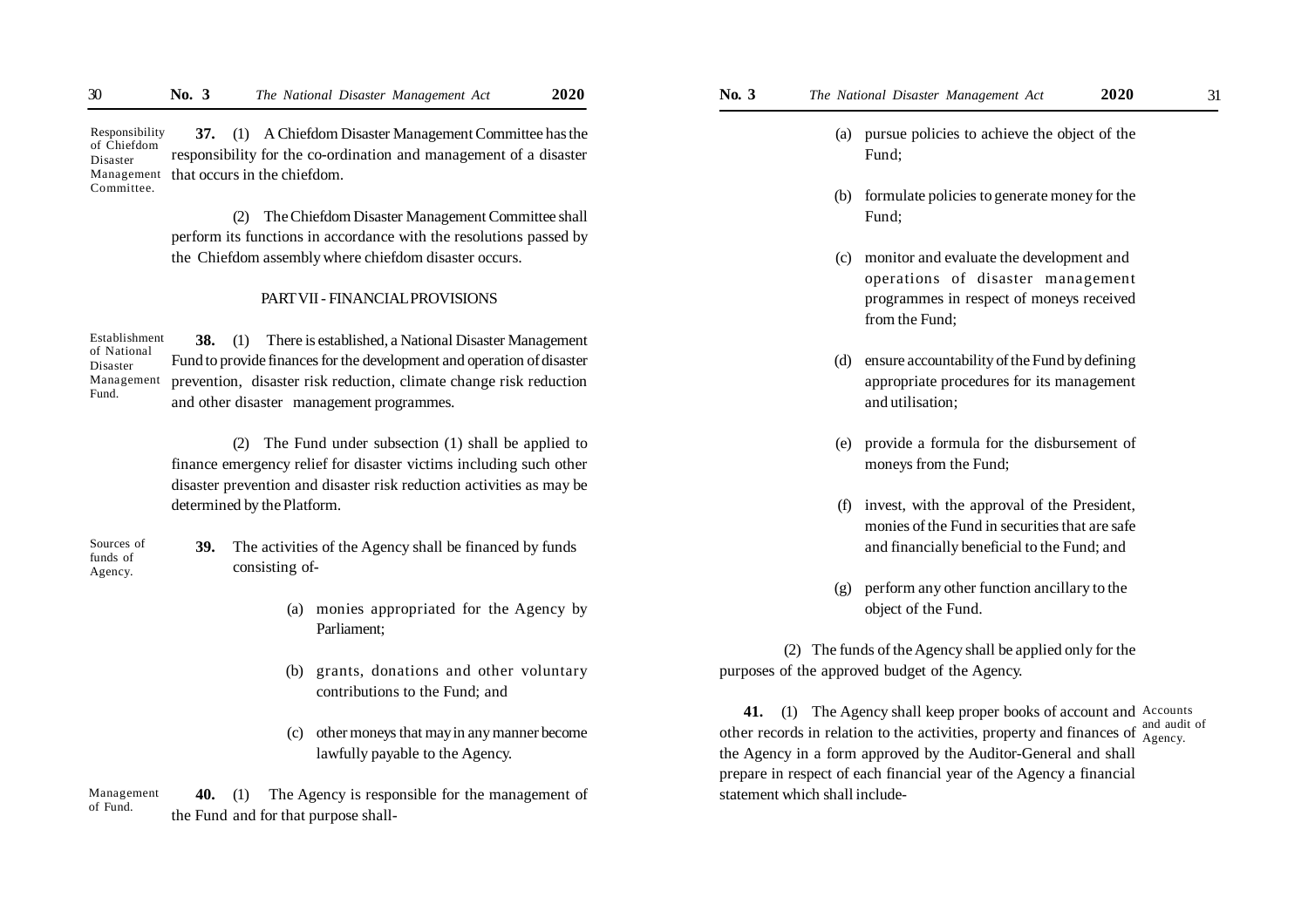- (a) balance sheet accounts;
- (b) income and expenditure accounts; and
- (c) source and application of funds.

(2) The accounts of the Agency kept under subsection (1) shall, not later than 2 months after the end of each financial year, be audited by the Auditor-General or an auditor appointed by him.

(3) For the purposes of subsection (2), the Auditor-General or the auditor appointed by him shall be entitled to have access to all books of account, vouchers and other financial records of the Agency and to require such information and explanation thereon as he may think fit.

 (4) The Agency shall provide the Auditor-General or the auditor appointed by him with all necessary and appropriate facilities for the examination of the accounts and records of the Agency.

(5) The Auditor-General or the auditor appointed by him shall submit to the Agency a report on the audited accounts and the financial statements referred to in subsection (1) and shall, in his report draw attention to -

- (a) any irregularities in the accounts;
- (b) any matters that are likely to adversely affect the operations of the Agency; and
- (c) any other matter which, in his opinion, ought to be brought to the notice of the Agency.

**42.** The financial year of the Agency shall be the same as the Financial financial year of the Government. year of Agency.

**43.** (1) The Agency shall, within 3 months after the end of Annual the financial year, submit to the Minister an annual report on the report. performance of its functions during that year and on its policy and programmes.

(2) The annual report submitted by the Agency under subsection (1), shall include the accounts and annual financial statement prepared under section 21 and the report of the audit thereon.

(3) The Minister shall lay copies of the annual report before Parliament within 2 months after he has received the report.

(4) The Agency shall make copies of the report available to all stakeholders once it has been laid before Parliament.

.

**44.** The Agency is exempt from the payment of taxes, duties and levies.

Exemption from taxes, duties and levies.

#### PART VIII-MISCELLANEOUS PROVISIONS

**45.** (1) The Chairman of each Disaster Management Disaster Committee under this Act shall ensure that a disaster management management plan is prepared and simulated annually and subsequently revised in accordance with the national policy on disaster management. Plan.

 (2) The Chairman of each Disaster Management Committee shall submit the respective disaster management plan to the National Platform for Disaster Risk Reduction for review 30 days after the national budget has been approved.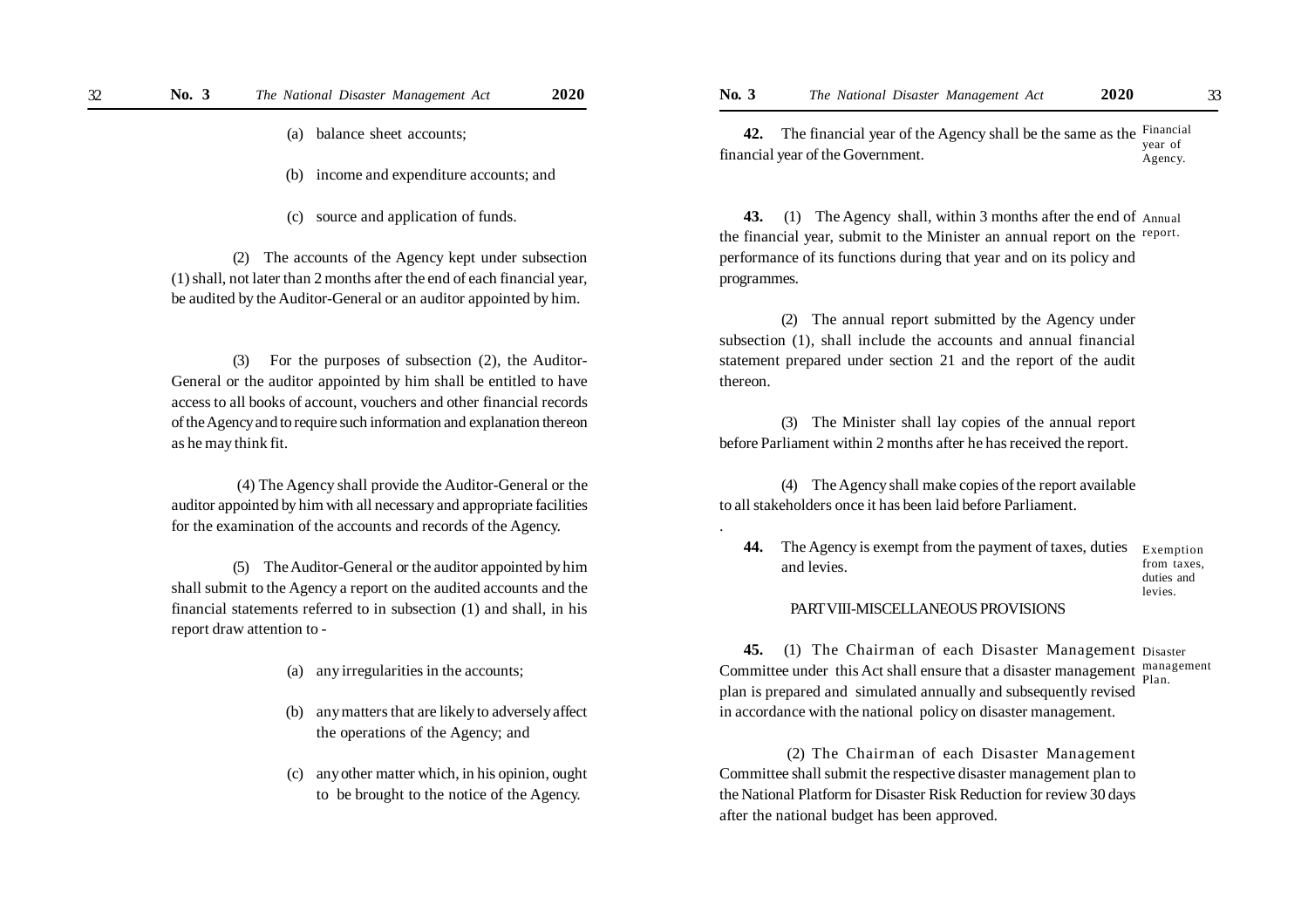**46.** (1) The Agency shall establish and maintain a register for the purpose of disaster and emergency management in such form as may be determined by the National Platform. Establishment of register.

> (2) Every Regional Coordinator, District Coordinator and Chiefdom Coordinator shall cause to be recorded in the register, particulars of each disaster that occurs in their respective region, district or chiefdom.

> (3) The Secretariat shall record the particulars of each disaster in the register.

Powers of authorised officers.

 **47.** (1) The Director General may authorise designated officers to carry out the functions of the Agency.

 (2) An officer or agent of the Agency, authorised to carry out a function or to collaborate with an existing authorised agency may -

- (a) enter any premises, which poses or is likely to pose a danger during a disaster;
- (b) demolish any building or structure which has been assessed by a certified planner as being in an unauthorised or hazardous location; and
- (c) carry out any other lawful act including safety simulations and rehearsals to deal with a hazardous situation or to mitigate a disaster.

(3) An officer, agent or volunteer of the Agency who undertakes any unauthorised act under the pretext of managing a disaster or emergency, commits an offence and is liable on conviction to a fine of not less than 30,000,000.00 Leones or to a term of imprisonment of not less than 3 years or to both such fine and imprisonment.

**48.** (1) The Agency may request for relevant information from Request for information.

- (a) a ministry, department or agency,
- (b) a non-governmental organisation,
- (c) a private institution, or
- (d) an individual, within a time frame determined by the Secretariat for purposes of disaster prevention and management.

 (2) A person who, without reasonable excuse, refuses to comply with a request for information commits an offence and is liable on conviction to a fine of not less than 10,000,000.00 Leones or to a term of imprisonment of not less than 12 months or to both such fine and imprisonment.

**49.** (1) A person shall not -

-

Obstruction of officer or agent of

- (a) obstruct an authorised officer or agent of the Agency in the discharge of a duty under this Act; Agency.
- (b) act or omit to act in a manner that results in disaster or exacerbates the effect of a disaster being managed by an officer or agent of the Agency.